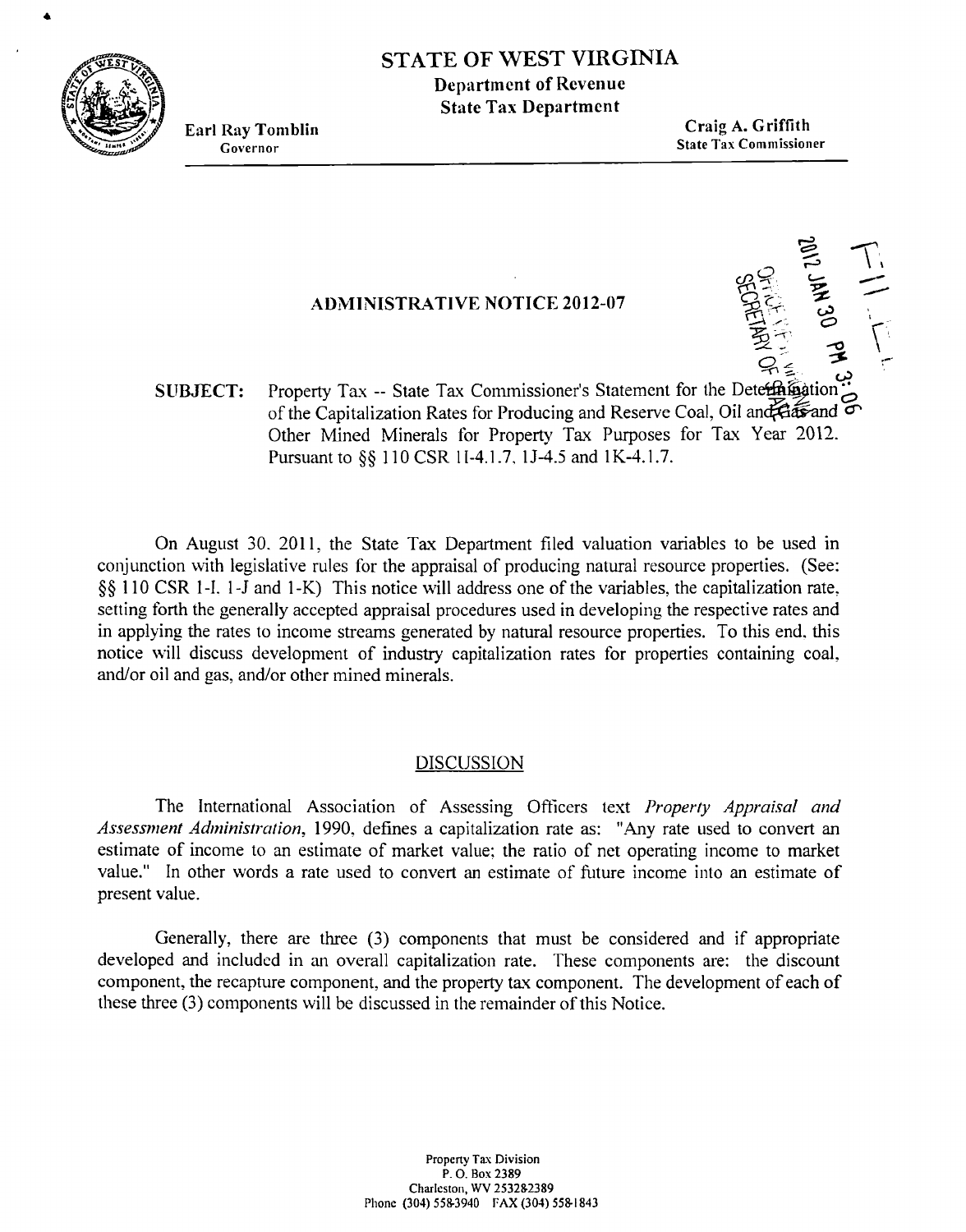$\pmb{\ast}$ 

#### DISCOUNT COMPONENT

Of the three **(3)** generally accepted methods of estimating a discount component, the bandsof-investment method and the sun~mation method have received primary consideration. Consideration was given to use of the comparison method; however, the Tax Department is of the opinion that the bands-of-investment and summation methods are the more appropriate methods to employ for properties containing coal. and/or oil and gas. and/or other mined minerals as there are a limited number of sales of these types of properties and these methods lend themselves more readily to the conversion of the equity rate portion of the discount component to a pre-tax rate.

The first step in the process is to construct a capital structure. The capital structure of an industry depicts typically the sources of capital financing (i.e.: what portion of the total capital financing is raised through debt and through equity financing). The Tax Department developed an average industry capital structure based on rnining and oil and gas industries as groupcd in the Value Line Investment Survey. The capital structure **was** segregated into percentages of capital financing generated through debt and through equity financing in order to develop a profile for typical leveraging characteristics by type industry. (Equity financing represents capital acquired through sale of stock and earnings retention and debt financing represents capital acquired through issuance of instruments of debt.)

Once the capital structure had been established a return on investment is developed for each financing band. The Tax Department analyzed the financial information of companies grouped by industry in the Value Line Investment Survey in order to develop a return by type industry for common stocks. This "after-tax" return was then adjusted to a "pre-tax" return where applicable and used in developing the equity portion of the discount component.

The debt return for the debt finance band was established, by adding two percent (2%) to the Prime Rate Charged by Banks as published in the Economic Indicators Prepared by thc Council of Economic Advisors for the Joint Economic Committee. Once a safe rate and a risk rate are developed from the previously mentioned analysis, a management rate (for management of investment portfolios). a nonliquidity rate (time required to sell the investment), and an inflation rate (rate used to adjust the discount component to a real rate net of intlationary expectations) are estimated.

### RECAPTURE COMPONENT

The discount component previously discussed provides an investor with a rate of return-oninvestment (interest). The second capitalization rate component, recapture, provides the investor with a return-of-investment principal (i.e.: provides an estimate of return necessary for the investor to recover the principal invested). Once a capitalization rate has been developed for coal. oil and gas. and other mined mineral properties. the income series is discounted to present worth through selection of a multiplier(s) extracted from a standard mid-year life Inwood table. The Inwood table has a factor for recapture built into the table coefficients thus removing the need to separately accommodate for recapture in the capitalization rate.

 $\hat{\boldsymbol{\gamma}}$